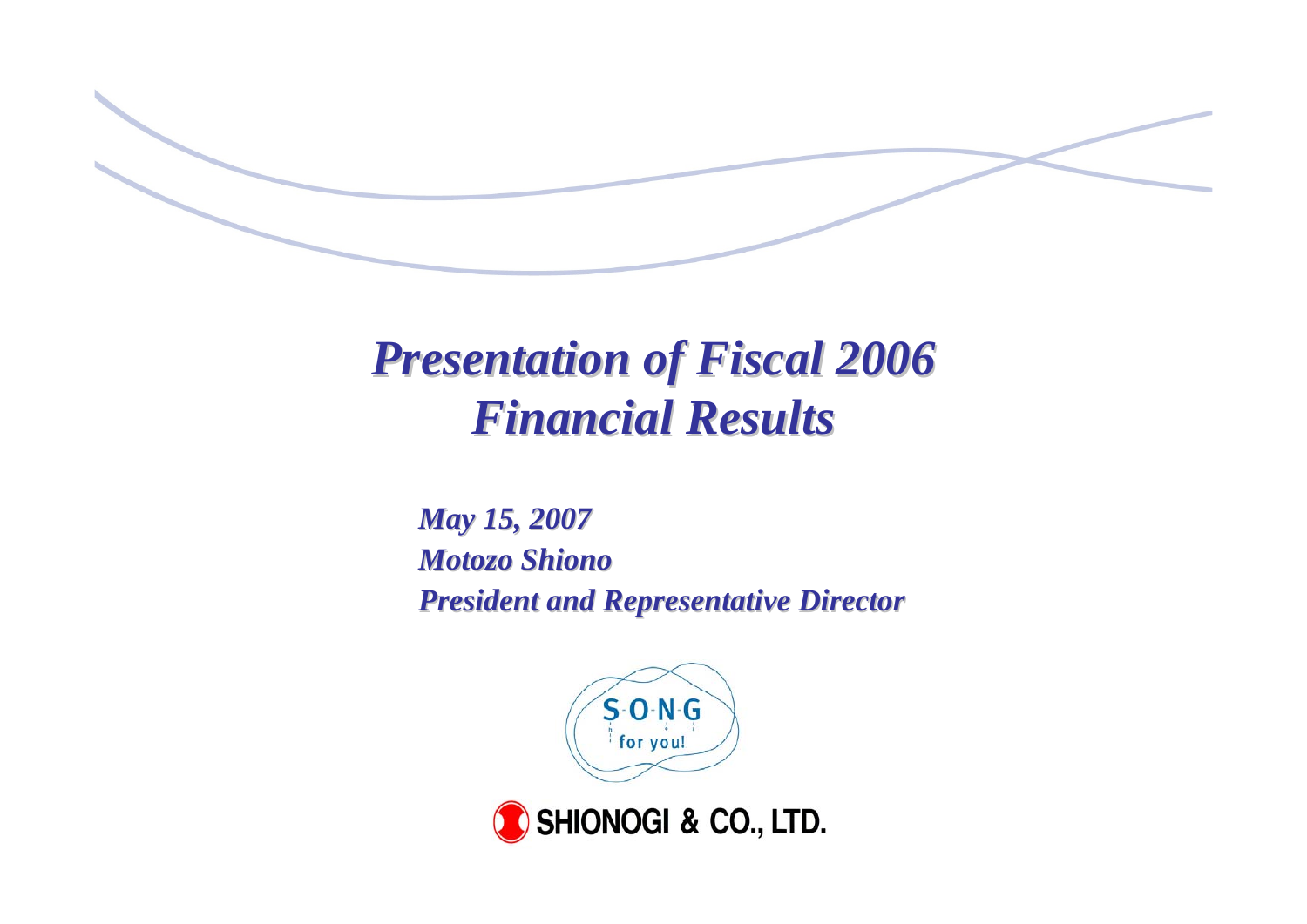

| Page |
|------|
|      |
|      |
|      |
| 6    |
|      |
|      |
| 9    |
| 10   |
| 11   |
| 12   |
|      |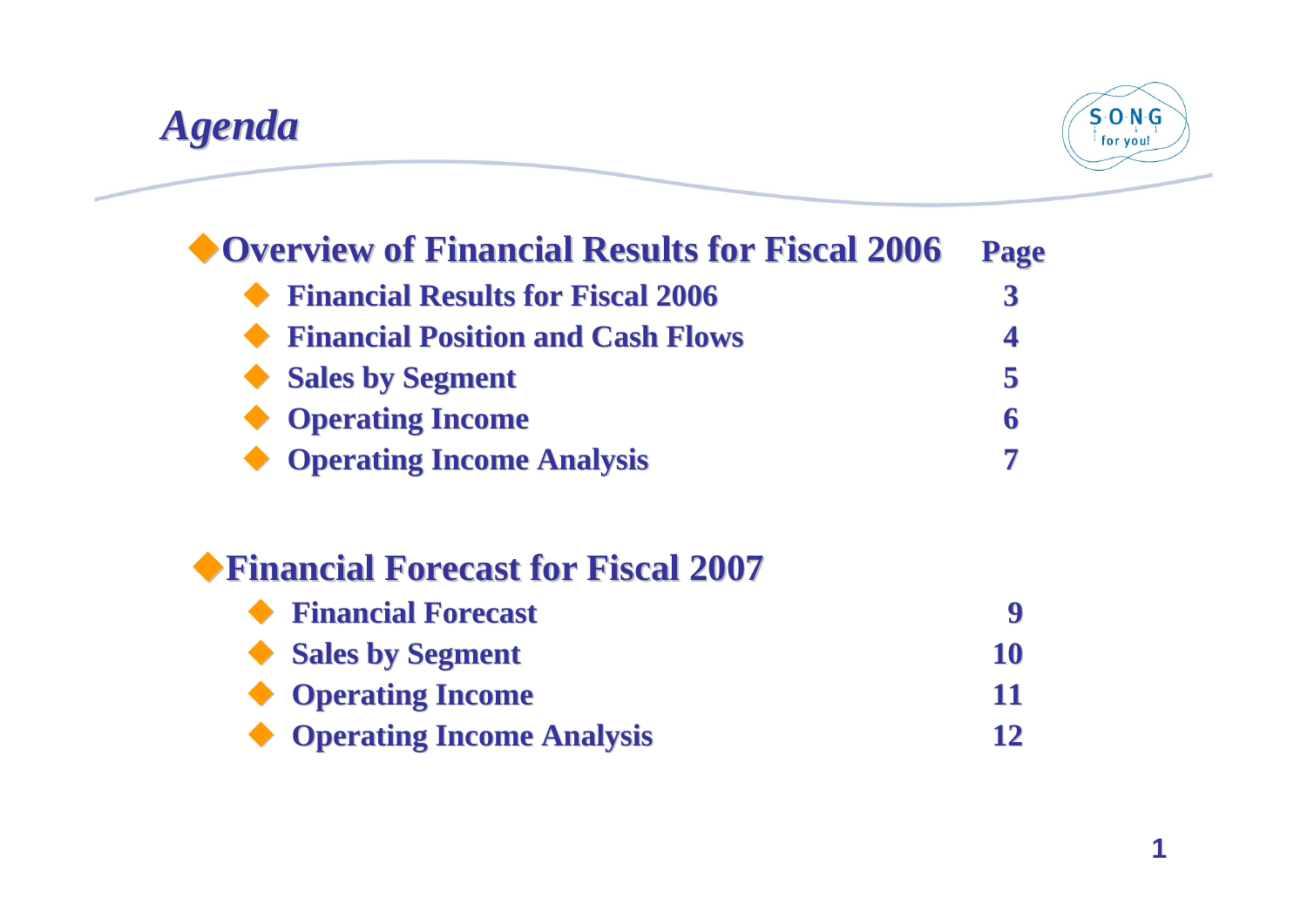

# *Overview of Financial Results for Fiscal 2006 Overview of Financial Results for Fiscal 2006*



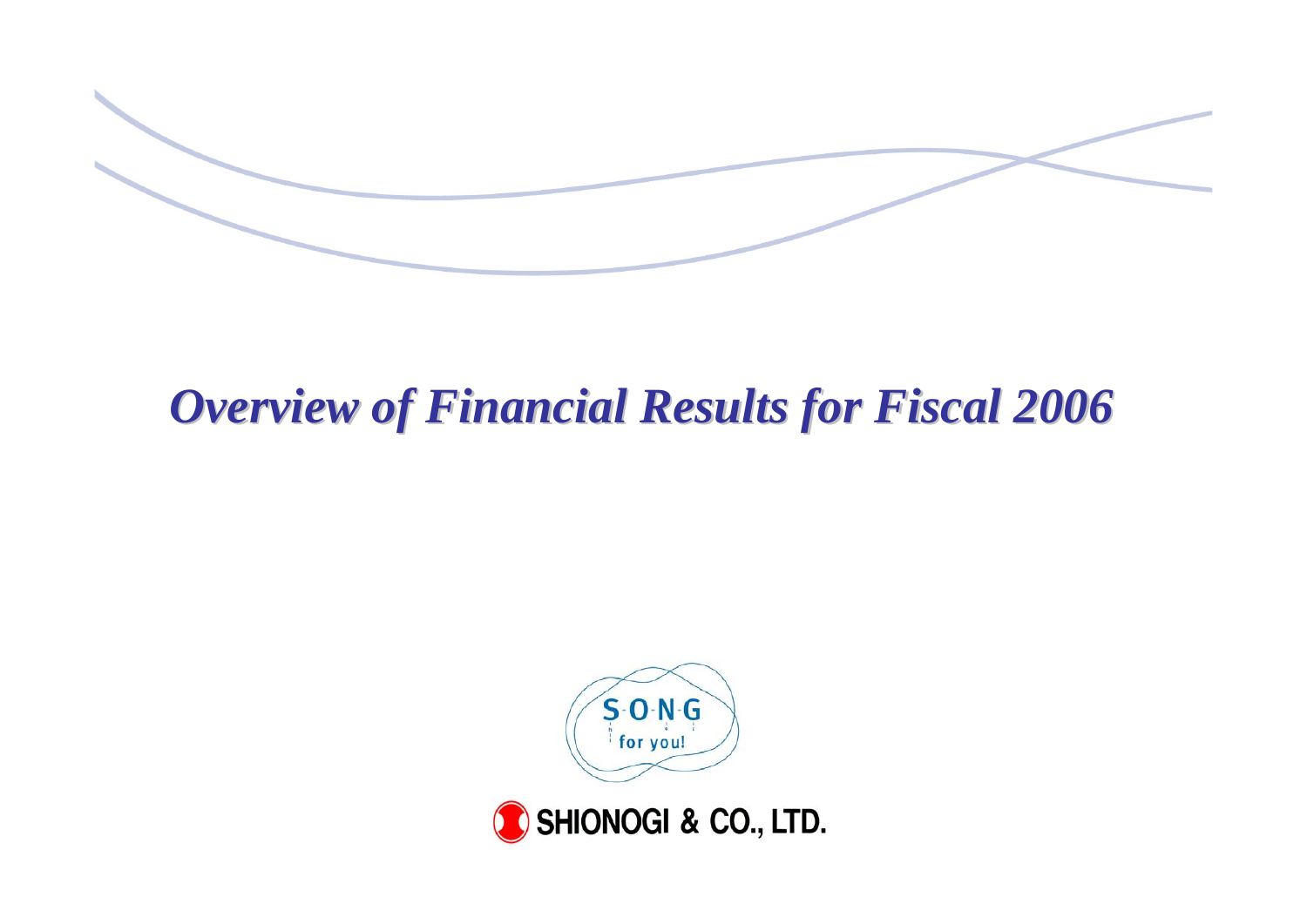## *Financial Results for Fiscal 2006 Financial Results for Fiscal 2006* (*Consolidated/Non Consolidated/Non -consolidated consolidated*)



|                                      |               |               | Y o Y          | Y o Y  |
|--------------------------------------|---------------|---------------|----------------|--------|
| $\langle$ Consolidated $\rangle$     | <b>FY2006</b> | <b>FY2005</b> | change $(\% )$ | change |
| <b>Net sales</b>                     | 199.7         | 196.3         | 1.7            | 3.4    |
| <b>Operating income</b>              | 28.8          | 29.2          | (1.2)          | (0.4)  |
| <b>Ordinary income</b>               | 28.1          | 29.6          | (5.2)          | (1.5)  |
| <b>Net income</b>                    | 18.5          | 22.7          | (18.2)         | (4.2)  |
| $\langle$ Non-consolidated $\rangle$ |               |               |                |        |
| <b>Net sales</b>                     | 185.6         | 183.3         | 1.3            | 2.3    |
| <b>Operating income</b>              | 24.8          | 25.7          | (3.4)          | (0.9)  |
| <b>Ordinary income</b>               | 25.9          | 28.1          | (7.6)          | (2.2)  |
| <b>Net income</b>                    | 17.3          | 26.6          | (35.0)         | (9.3)  |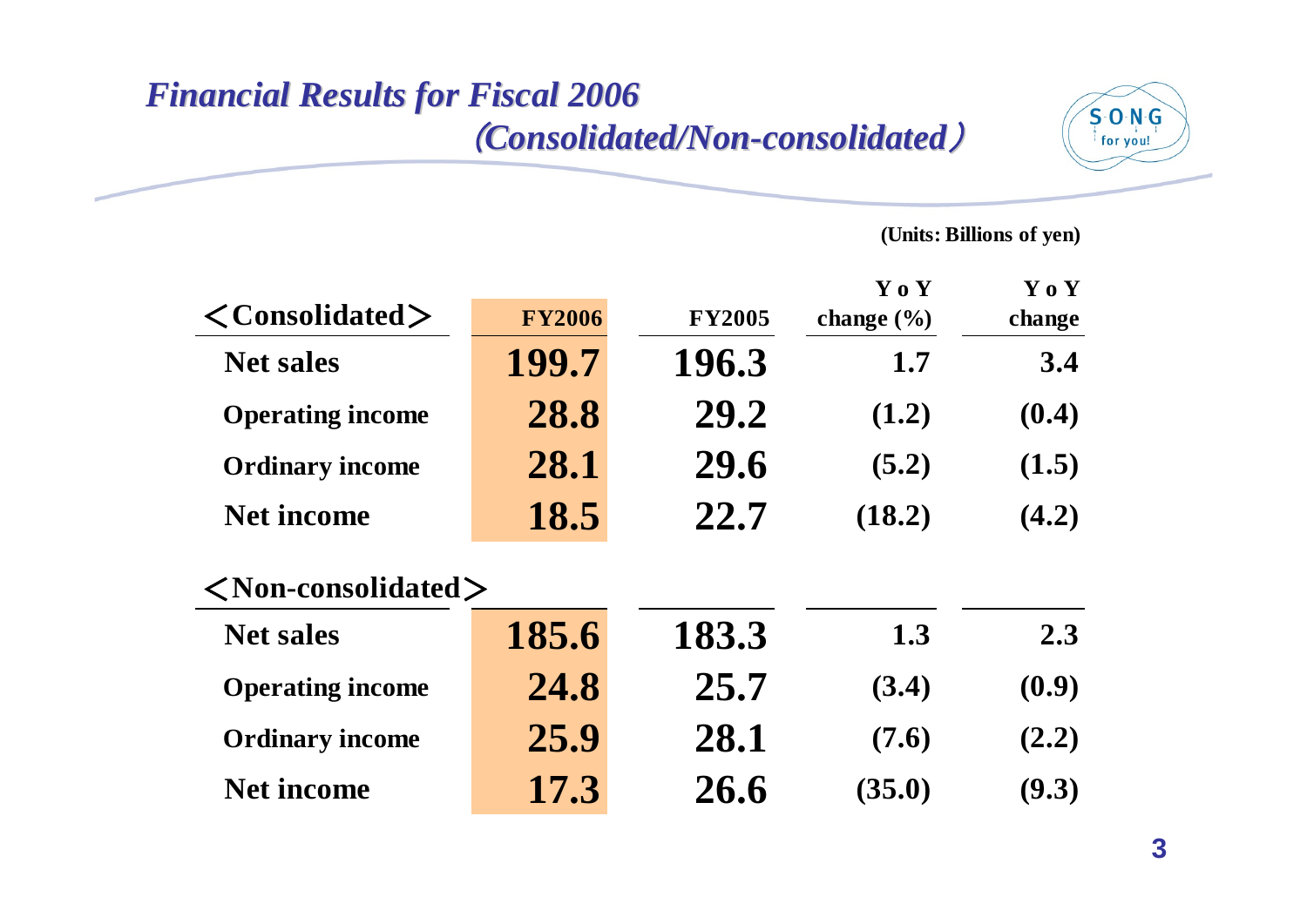### *Financial Position and Cash Flows (Consolidated) Financial Position and Cash Flows (Consolidated)*



| $\langle$ Financial Position $\rangle$                     | 3/31/2007     | 3/31/2006     | Y o Y<br>change |
|------------------------------------------------------------|---------------|---------------|-----------------|
| <b>Total assets</b>                                        | 429.5         | 427.6         | 1.9             |
| <b>Net assets</b>                                          | 345.7         | 337.1         | 8.6             |
| <b>Shareholders' equity ratio</b>                          | 80.4%         | 78.8%         | $1.6\%$         |
| Net assets per share (yen)                                 | 1,014.73      | 989.76        | 24.97           |
| $\langle$ Cash Flows $\rangle$                             | <b>FY2006</b> | <b>FY2005</b> |                 |
|                                                            | 14.1          | 16.8          |                 |
| <b>Cash flows from operating activities</b>                |               |               | (2.7)           |
| <b>Cash flows from investing activities</b>                | (8.4)         | (12.0)        | 3.6             |
| <b>Cash flows from financial activities</b>                | (7.1)         | (24.7)        | 17.6            |
| <b>Total</b>                                               | (1.6)         | (19.6)        | <b>18.0</b>     |
| <b>Cash &amp; cash equivalents</b><br>at the end of period | 74.5          | 76.1          | (1.6)           |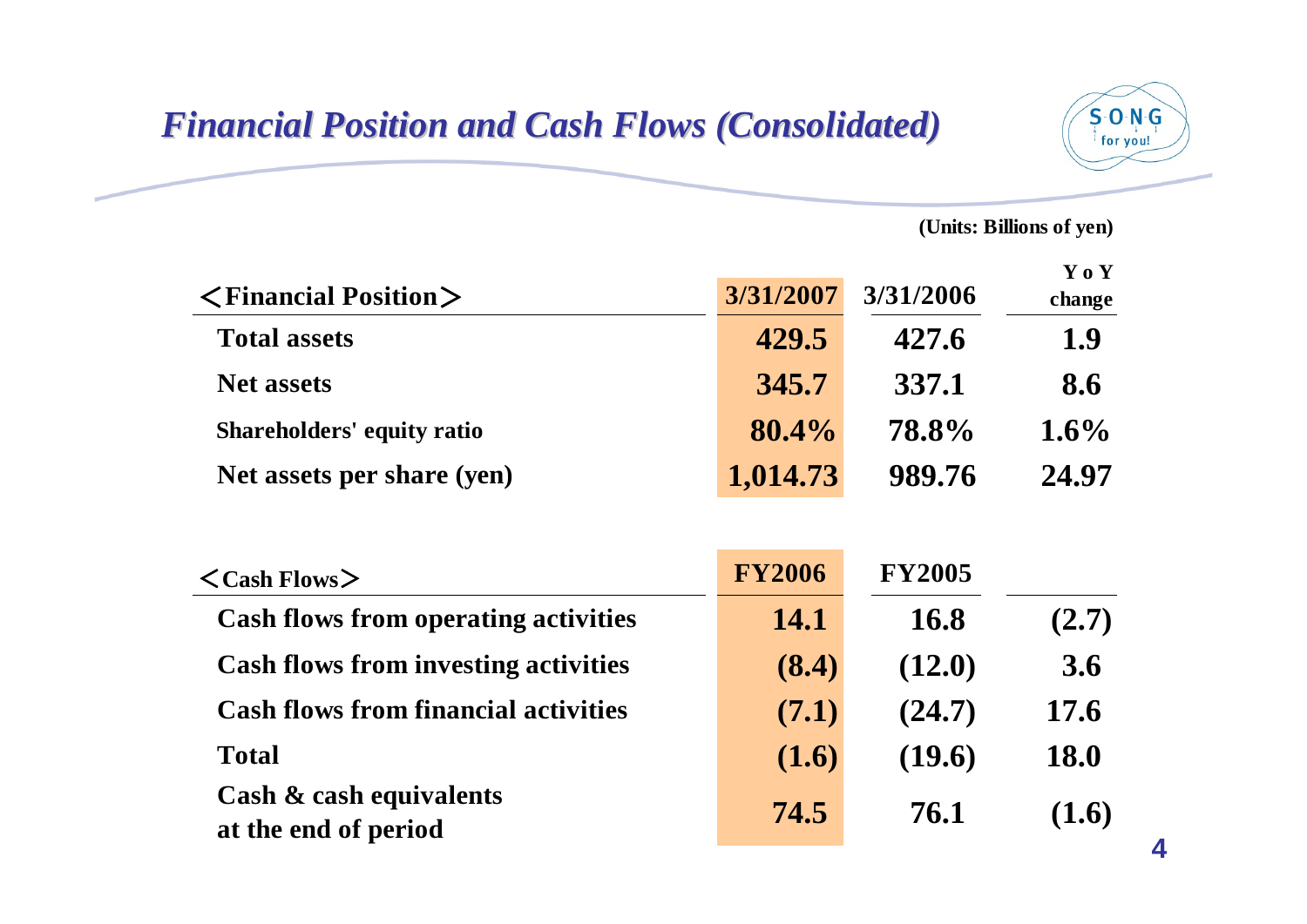## **Sales by Segment (Consolidated)**



| (Units: Billions of yen)          |                |               | Y o Y          | Y o Y  |
|-----------------------------------|----------------|---------------|----------------|--------|
|                                   | <b>FY2006</b>  | <b>FY2005</b> | change $(\% )$ | change |
| <b>Ethical drugs</b>              | 151.9          | 159.7         | (4.9)          | (7.8)  |
| Flomox                            | 30.6           | 34.1          | (10.1)         | (3.5)  |
| Flumarin                          | 13.3           | 15.6          | (14.3)         | (2.3)  |
| Vancomy cin                       | 12.9           | 16.1          | (20.1)         | (3.2)  |
| Imunace                           | 11.7           | 11.1          | 5.5            | 0.6    |
| Rinderon                          | 10.1           | 10.2          | (0.5)          | (0.1)  |
| Claritin                          | 7.2            | 8.0           | (10.0)         | (0.8)  |
| Oxycontin                         | 5.2            | 4.3           | 20.6           | 0.9    |
| Finibax                           | 2.0            | 0.8           | 162.9          | 1.2    |
| Avelox                            | 2.4            | 1.8           | 36.0           | 0.6    |
| Crestor                           | 2.5            | 0.1           |                | 2.4    |
| <b>Export/Overseas operations</b> | 5.3            | 5.8           | (8.9)          | (0.5)  |
| <b>Contract manufacturing</b>     | 4.0            | 2.1           | 92.2           | 1.9    |
| OTC and quasi-drugs               | 6.1            | 6.4           | (4.9)          | (0.3)  |
| <b>Diagnostics</b>                | 3.3            | 3.4           | (1.8)          | (0.1)  |
| <b>Royalty income</b>             | 21.3           | 9.8           | 115.9          | 11.5   |
| Crestor                           | 19.4           | 8.1           | 137.9          | 11.3   |
| <b>Capsule business</b>           | $\blacksquare$ | 6.1           |                | (6.1)  |
| <b>Real estate &amp; others</b>   | 7.8            | 3.1           | 153.7          | 4.7    |
| <b>Total</b>                      | 199.7          | 196.3         | 1.7            | 3.4    |

\***Sales of ethical drugs are shown on a non-consolidated basis.**

**<sup>5</sup>**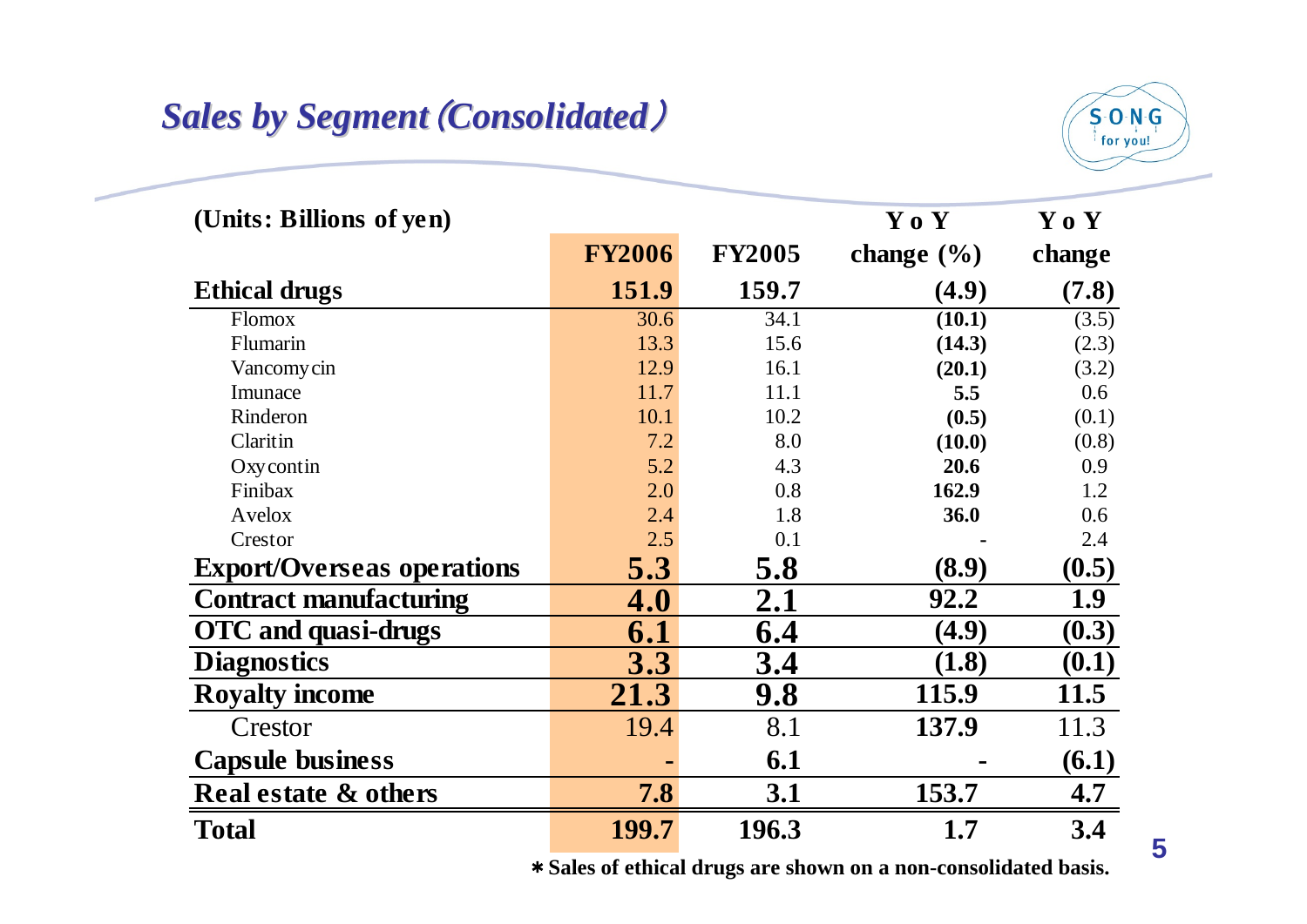### *Operating Operating Income (Consolidated) ncome (Consolidated)*



|                                       |               |               | Yo Y           | Yo Y   |
|---------------------------------------|---------------|---------------|----------------|--------|
|                                       | <b>FY2006</b> | <b>FY2005</b> | change $(\% )$ | change |
| <b>Net sales</b>                      | 199.7         | 196.3         | 1.7            | 3.4    |
| [Royalty]                             | [21.3]        | [9.8]         | [117.3]        | [11.5] |
|                                       | 33.8          | 35.0          |                |        |
|                                       | (37.8)        | (36.8)        |                |        |
| <b>Cost of sales</b>                  | 67.5          | 68.7          | (1.7)          | (1.2)  |
| <b>Gross profit</b>                   | 132.2         | 127.6         | 3.6            | 4.6    |
|                                       | 51.7          | 50.1          |                |        |
| <b>SG&amp;A</b> expenses              | 103.3         | 98.4          | 5.0            | 4.9    |
| <b>Selling &amp; General expenses</b> | 65.8          | 66.2          | (0.5)          | (0.4)  |
| <b>R&amp;D</b> expenses               | 37.5          | 32.2          | <b>16.1</b>    | 5.3    |
|                                       | 14.5          | <b>14.9</b>   |                |        |
| <b>Operating income</b>               | 28.8          | 29.2          | (1.2)          | (0.4)  |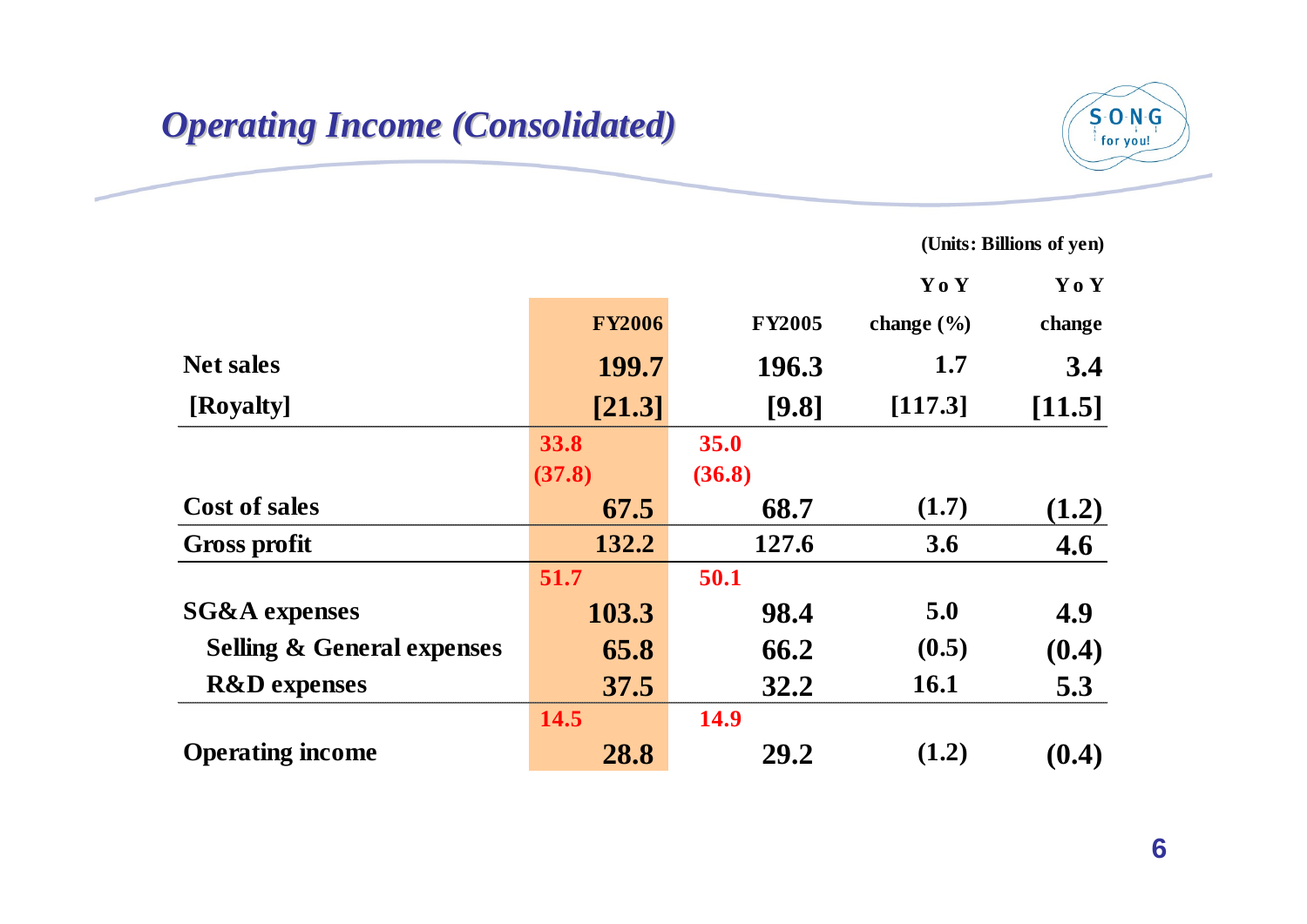### *Operating Income Analysis Operating Income Analysis*



| <b>NHI</b> price revision                                 | (6.1) |
|-----------------------------------------------------------|-------|
| Decrease in sales                                         | (1.3) |
| <b>Increase in royalty income</b>                         | 11.5  |
| <b>Improvement of ratio of cost of sales to net sales</b> | 2.4   |
| <b>Exclusion of Capsule business</b>                      | (0.7) |
| <b>Increase in SG&amp;A expenses</b>                      | (0.9) |
| <b>Increase in R&amp;D expenses</b>                       | (5.3) |
| Total                                                     | (0.4) |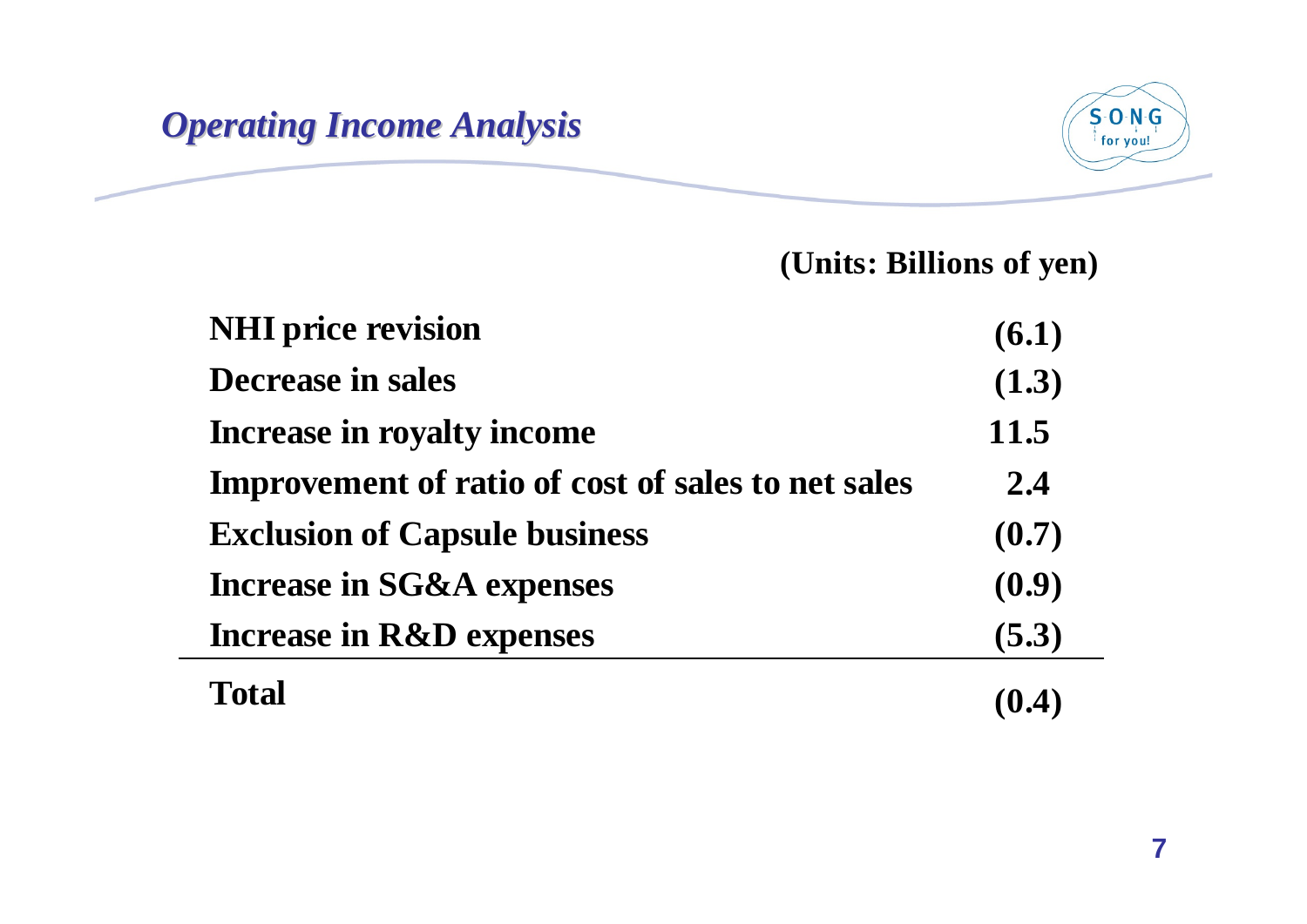

# *Financial Forecast for Fiscal 2007 Financial Forecast for Fiscal 2007*

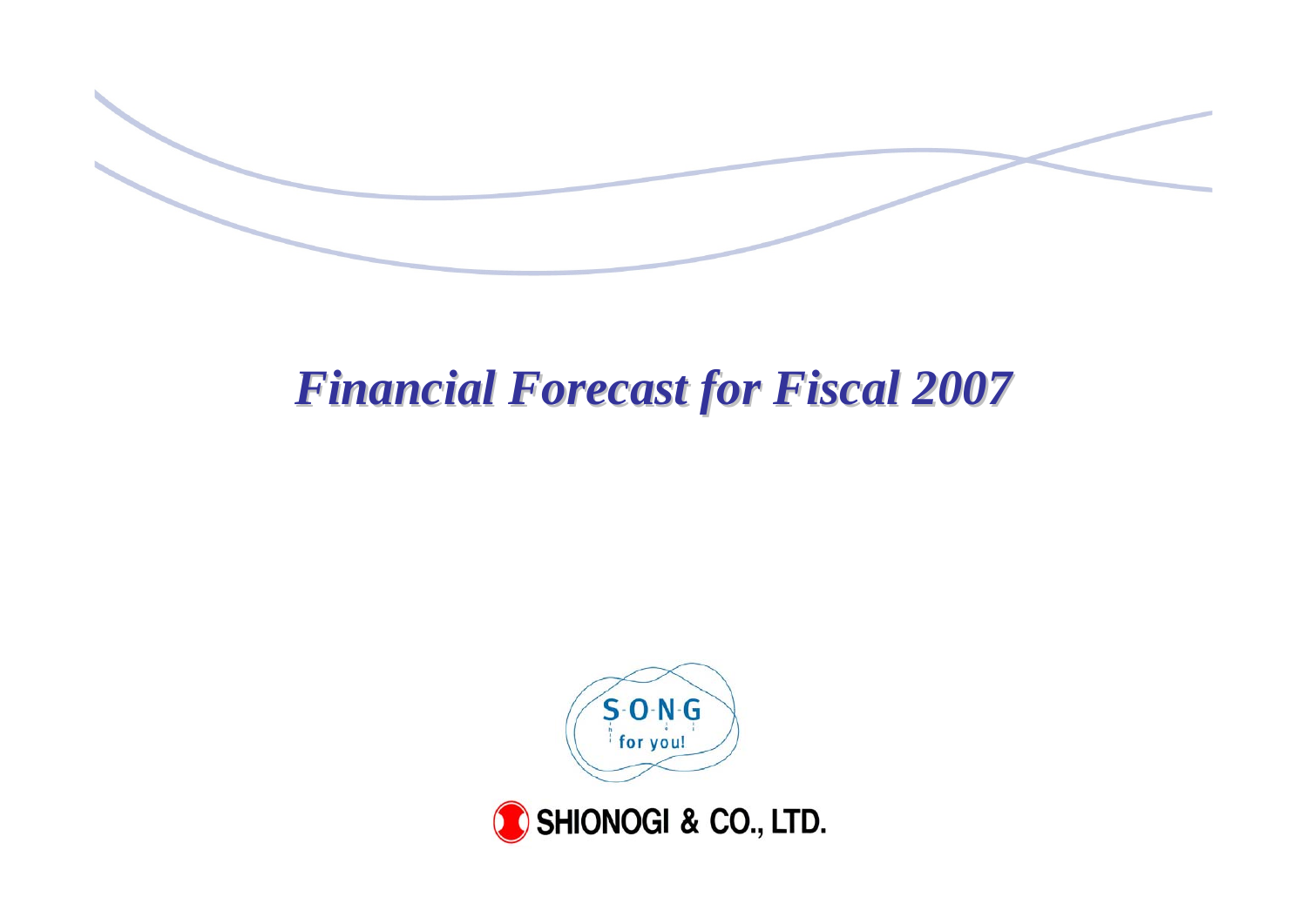## *Financial Forecast for Fiscal 2007: Financial Forecast Financial Forecast for Fiscal 2007: Financial Forecast*  (*Consolidated/Non Consolidated/Non -consolidated consolidated*)



|                                        |                 |               |                | (Units: Billions of yen) |
|----------------------------------------|-----------------|---------------|----------------|--------------------------|
|                                        | <b>FY2007</b>   | <b>FY2006</b> | Y o Y          | Y o Y                    |
| $\langle$ Consolidated $\rangle$       | <b>Forecast</b> | <b>Actual</b> | change $(\% )$ | change                   |
| <b>Net sales</b>                       | 215.0           | 199.7         | 7.6            | 15.3                     |
| <b>Operating income</b>                | 40.0            | 28.8          | 38.6           | 11.2                     |
| <b>Ordinary income</b>                 | 40.0            | 28.1          | 42.3           | 11.9                     |
| <b>Net income</b>                      | 24.0            | 18.5          | 29.1           | 5.5                      |
| $\langle$ Non-consolidated $\rangle$   |                 |               |                |                          |
| <b>Net sales</b>                       | 202.0           | 185.6         | 8.8            | 16.4                     |
| <b>Operating income</b>                | <b>37.0</b>     | 24.8          | 48.6           | 12.2                     |
| <b>Ordinary income</b>                 | 38.5            | 25.9          | 48.2           | 12.6                     |
| <b>Net income</b>                      | 23.0            | 17.3          | <b>32.8</b>    | 5.7                      |
| a year-end dividend<br>per share (yen) | 20              | 16            |                |                          |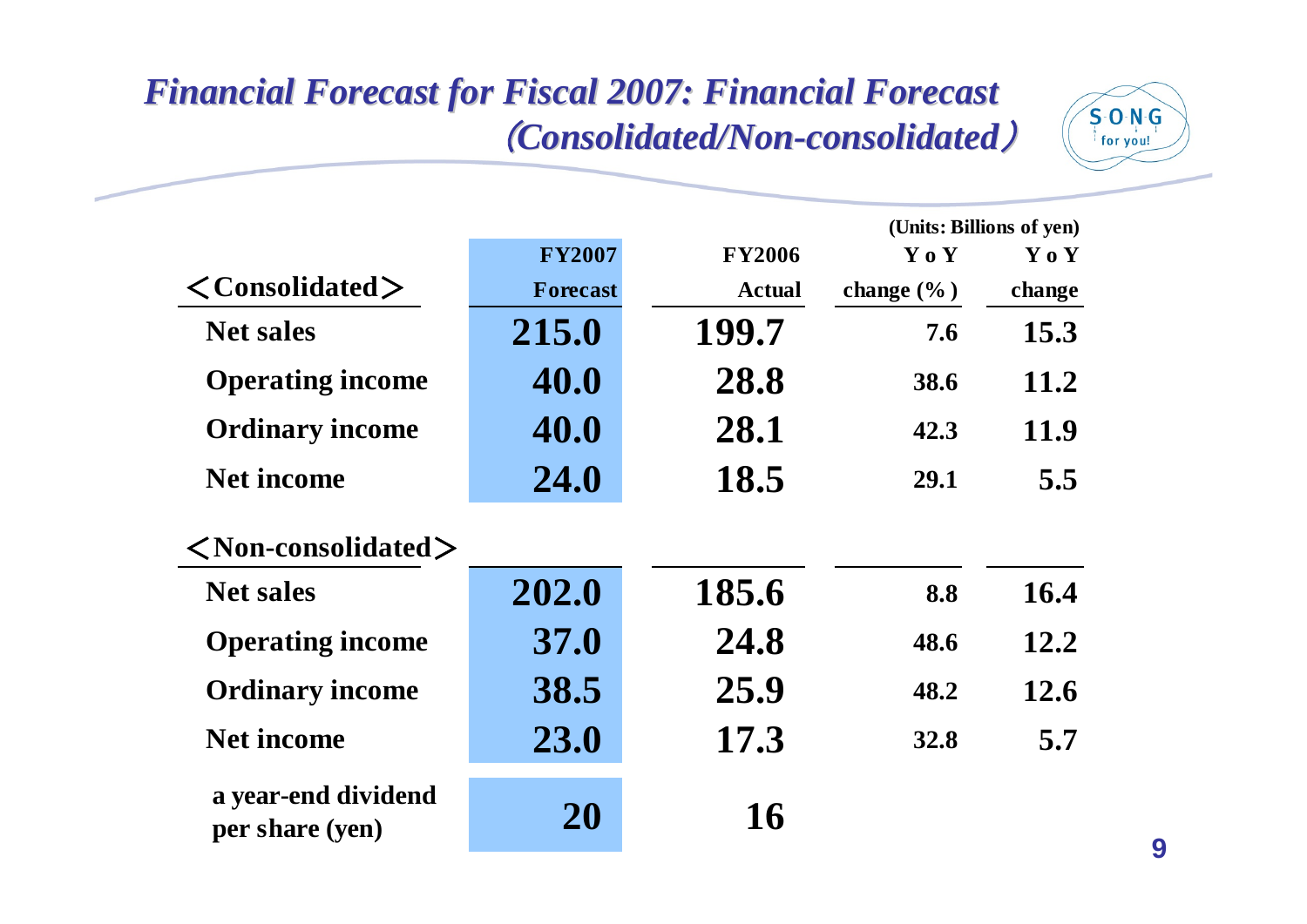### *Financial Forecast for Fiscal 2007: Sales by Segment Financial Forecast for Fiscal 2007: Sales by Segment* (*Consolidated Consolidated*)



| (Units: Billions of yen)          | <b>FY2007</b>   | <b>FY2006</b> | Y o Y          | Y o Y  |
|-----------------------------------|-----------------|---------------|----------------|--------|
|                                   | <b>Forecast</b> | <b>Actual</b> | change $(\% )$ | change |
| <b>Ethical drugs</b>              | 158.3           | 151.9         | 4.2            | 6.4    |
| <b>Flomox</b>                     | 30.5            | 30.6          | (0.4)          | (0.1)  |
| Flumarin                          | 12.2            | 13.3          | (8.5)          | (1.1)  |
| Vancomy cin                       | 10.2            | 12.9          | (20.7)         | (2.7)  |
| Imunace                           | 9.9             | 11.7          | (15.6)         | (1.8)  |
| Rinderon                          | 10.0            | 10.1          | (1.2)          | (0.1)  |
| Claritin                          | 8.8             | 7.2           | 22.7           | 1.6    |
| Oxycontin                         | 6.2             | 5.2           | 20.3           | 1.0    |
| Finibax                           | 3.2             | 2.0           | 59.8           | 1.2    |
| Avelox                            | 3.3             | 2.4           | 37.0           | 0.9    |
| Crestor                           | 10.6            | 2.5           |                | 8.1    |
| <b>Export/Overseas operations</b> | 6.3             | 5.3           | 19.3           | 1.0    |
| <b>Contract manufacturing</b>     | 5.0             | 4.0           | 24.9           | 1.0    |
| OTC and quasi-drugs               | 6.4             | 6.1           | 4.4            | 0.3    |
| <b>Diagnostics</b>                | 3.6             | 3.3           | 8.7            | 0.3    |
| <b>Royalty income</b>             | 30.0            | 21.3          | 41.1           | 8.7    |
| Crestor                           | 28.0            | 19.4          | 44.6           | 8.6    |
| <b>Real estate &amp; others</b>   | 5.4             | 7.8           | (31.2)         | (2.4)  |
| <b>Total</b>                      | 215.0           | 199.7         | 7.6            | 15.3   |

\***Sales of ethical drugs are shown on a non-consolidated basis.**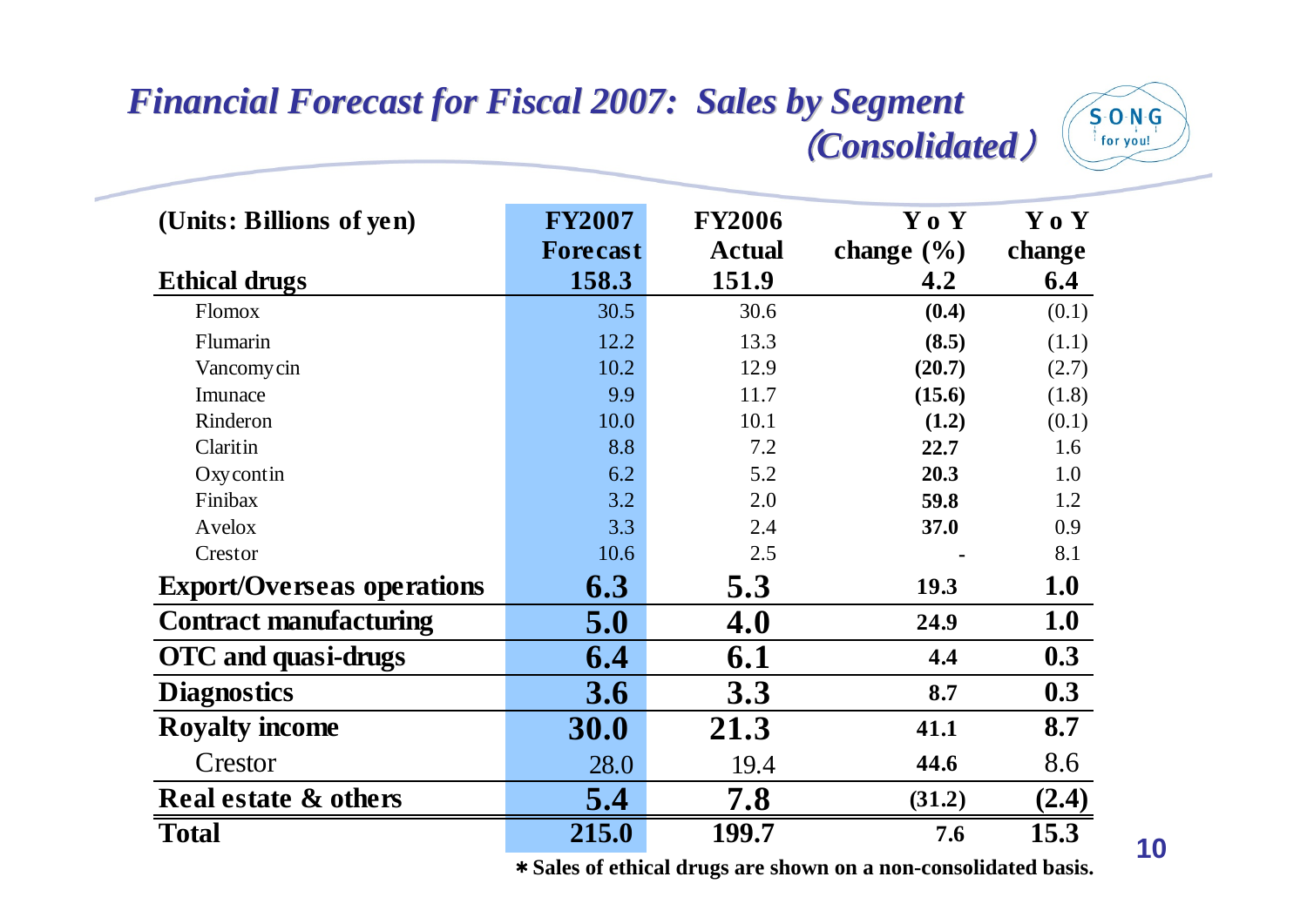### *Financial Forecast for Fiscal 2007: Operating Financial Forecast for Fiscal 2007: Operating Income* (*Consolidated Consolidated*)

**(Units: Billions of yen)**

 $S$  O N G for you!

|                                       | <b>FY2007</b>   | <b>FY2006</b> | Y o Y          | Yo Y             |
|---------------------------------------|-----------------|---------------|----------------|------------------|
|                                       | <b>Forecast</b> | <b>Actual</b> | change $(\%$ ) | change           |
| <b>Net sales</b>                      | 215.0           | 199.7         | 7.6            | 15.3             |
| [Royalty]                             | [30.0]          | [21.3]        | [41.1]         | $[8.7]$          |
|                                       | 31.4            | 33.8          |                |                  |
|                                       | (36.5)          | (37.8)        |                |                  |
| <b>Cost of sales</b>                  | 67.5            | 67.5          | (0.1)          | $\boldsymbol{0}$ |
| <b>Gross profit</b>                   | 147.5           | 132.2         | 11.6           | 15.3             |
|                                       | 50.0            | 51.7          |                |                  |
| <b>SG&amp;A</b> expenses              | 107.5           | 103.3         | 4.0            | 4.2              |
| <b>Selling &amp; General expenses</b> | 66.5            | 65.8          | 0.9            | 0.7              |
| <b>R&amp;D</b> expenses               | 41.0            | 37.5          | 9.5            | 3.5              |
|                                       | 18.6            | 14.5          |                |                  |
| <b>Operating income</b>               | 40.0            | 28.8          | 38.6           | 11.2             |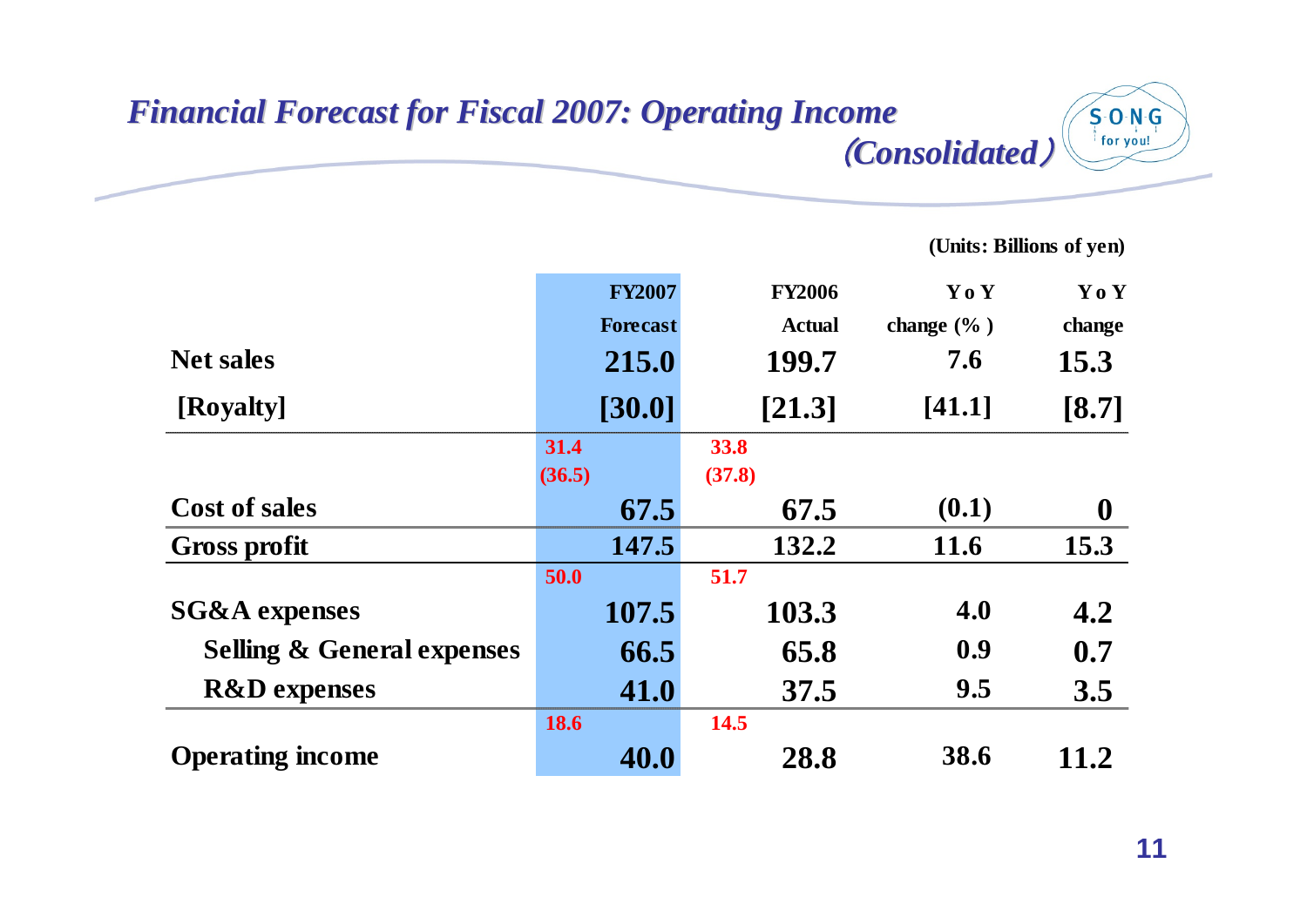



| <b>Increase in sales</b>                                  | 4.3         |
|-----------------------------------------------------------|-------------|
| Increase in royalty income                                | 8.7         |
| <b>Improvement of ratio of cost of sales to net sales</b> | 2.4         |
| <b>Increase in SG&amp;A expenses</b>                      | (0.7)       |
| <b>Increase in R&amp;D expenses</b>                       | (3.5)       |
| <b>Total</b>                                              | <b>11.2</b> |